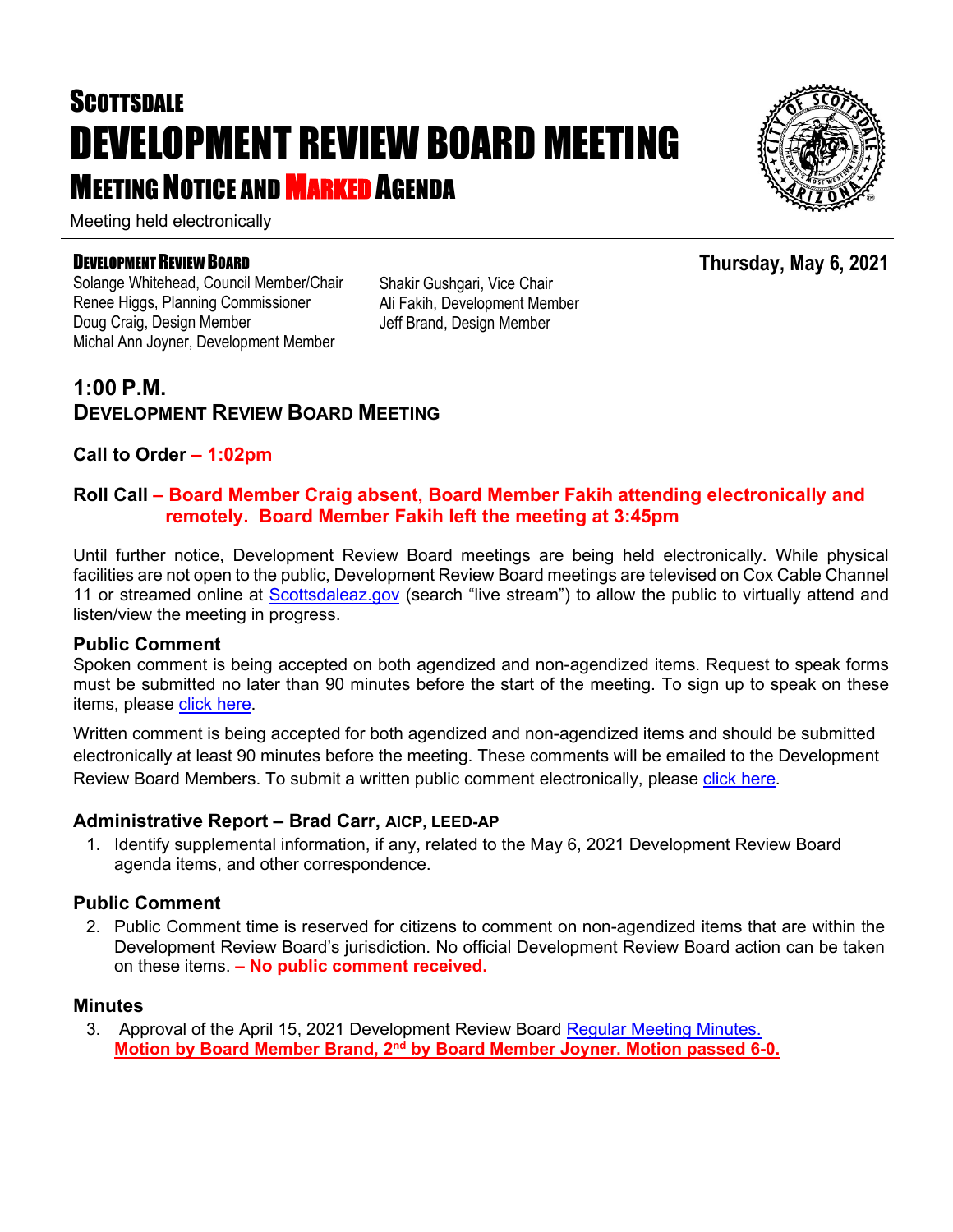CONSENT AGENDA

| 4. | 50-DR-2011#2 (QuikTrip #1418)<br>Request for approval of the site plan, landscape plan, and building elevations for a<br>new 16-pump QuikTrip gasoline station and a 5,134 square feet convenience store<br>on a +/-2.37-acre site with General Commercial (C-4) zoning.<br><b>KDF Architectural Group, Architect</b><br>8780 E. McDowell Road                                                                                                                                                                                                                                                                                                                                                 | <b>Jeff Barnes</b>  |
|----|------------------------------------------------------------------------------------------------------------------------------------------------------------------------------------------------------------------------------------------------------------------------------------------------------------------------------------------------------------------------------------------------------------------------------------------------------------------------------------------------------------------------------------------------------------------------------------------------------------------------------------------------------------------------------------------------|---------------------|
| 5. | 10-DR-2020 (3413 N Paiute Apartments)<br>Request for approval of the site plan, landscape plan, and building elevations for a<br>new five-unit apartment development on a +/- 0.24-acre site with Multiple-family<br>Residential (R-5) zoning.<br>3413 N. Paiute Way<br>Sundell Design, Architect/Designer                                                                                                                                                                                                                                                                                                                                                                                     | <b>Katie Posler</b> |
| 6. | 19-DR-2020 (Comfort Suites - Addition)<br>Request for approval of the site plan, landscape plan, and building elevations for<br>new a 9-room, 10,500 square foot addition to an existing 60-room hotel on a +/-<br>1.32-acre site with Highway Commercial, Downtown Overlay (C-3 DO) zoning.<br>3275 N. Drinkwater Boulevard<br>Valley Architecture, Inc., Architect<br>Moved to Regular Agenda. Motion by Board Member Brand to approve<br>19-DR-2020 with a stipulation, 2 <sup>nd</sup> by Commissioner Higgs. Motion passed 6-0.                                                                                                                                                           | <b>Jeff Barnes</b>  |
| 7. | 43-DR-2020 (9100 Legacy)<br>Request for approval of the site plan, landscape plan, and building elevations for a<br>new commercial development, with approximately 19,600 square feet of<br>commercial floor area, on a +/- 2.35-acre site with Planned Neighborhood Center,<br>Planned Community Development (PNC PCD) zoning.<br>9100 E. Legacy Boulevard<br>Arc One Associates, Architect                                                                                                                                                                                                                                                                                                   | Jesus Murillo       |
| 8. | 1-DR-2021 (Raintree Drive Residential)<br>Request for approval of the site plan, landscape plan, and building elevations for a<br>new 5-story residential development with 192 units and 218,419 square feet of<br>building area on a +/- 3.12-acre site with Planned Community, Planned Airpark Core<br>Development - Airpark Mixed Use Residential, Planned Shared Development<br>overlay (P-C PCP-AMU-R PSD) zoning.<br>8555 E. Raintree Drive<br>ESG Architecture & Design, Architect<br>Motion by Board Member Brand to approve the items on the Consent<br>Agenda, excepting Item #6, with a stipulation on Item #5, 2 <sup>nd</sup> by<br><b>Commissioner Higgs. Motion passed 6-0.</b> | <b>Jeff Barnes</b>  |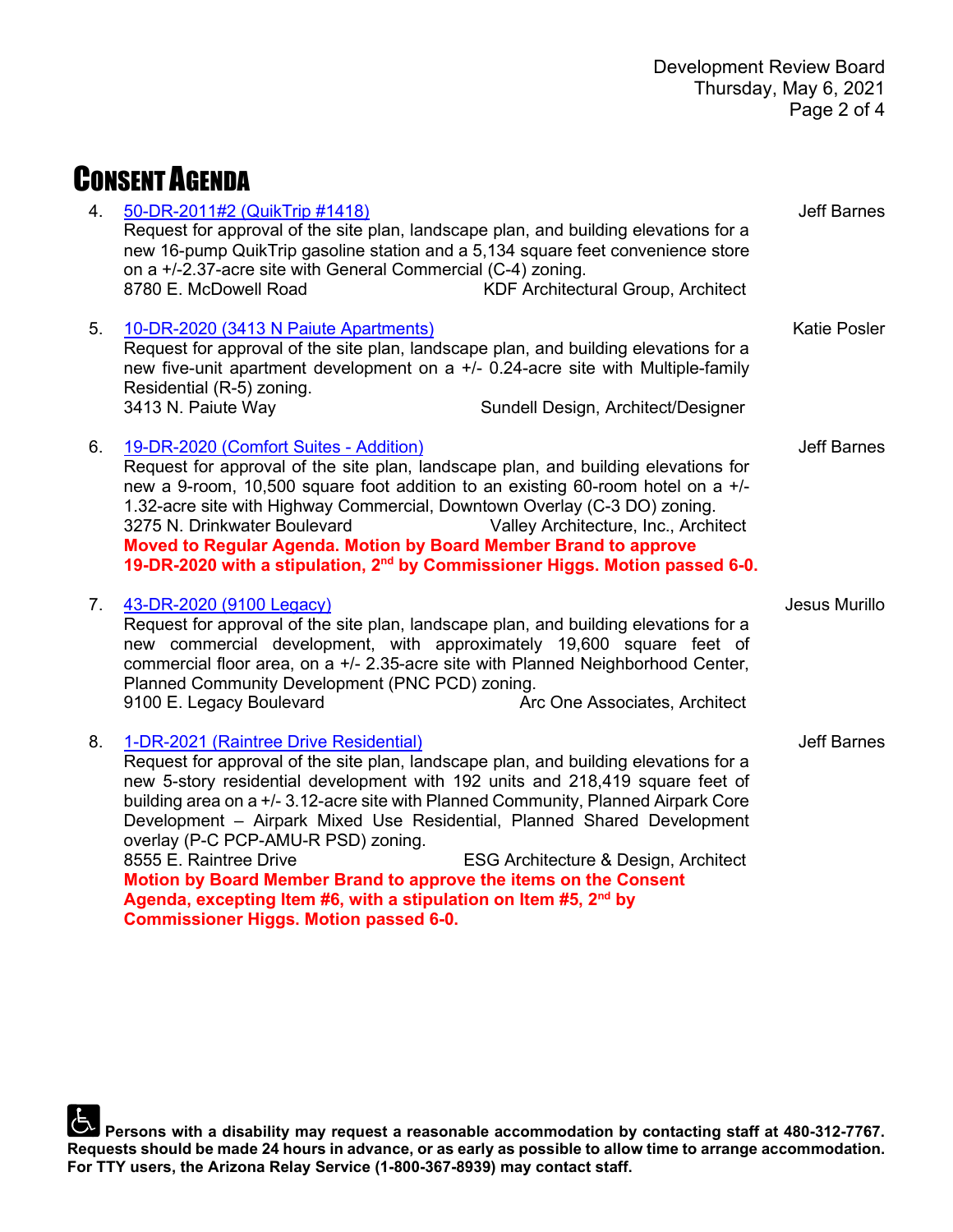## REGULAR AGENDA

9. [42-DR-2020 \(7220 Retail / Office Redevelopment\)](https://eservices.scottsdaleaz.gov/planning/projectsummary/dr_reports/DR_42_DR_2020.pdf) Request for approval of the site plan and building elevations for a new two-story retail and office development on a +/- 5575 sq. ft. site with Highway Commercial, Downtown Overlay (C-3 DO) zoning. 7220 E. 2nd Street LEA Architects, LLC, Architect **Motion by Vice Chair Gushgari to continue 42-DR-2020 to a date to be determined, 2nd by Councilwoman Whitehead. Motion passed 4-2. With Board Member Fakih and Board Member Brand dissenting.** 10. [25-DR-2020 \(Maya Hotel\)](https://eservices.scottsdaleaz.gov/planning/projectsummary/dr_reports/DR_25_DR_2020.pdf) Request for approval of the site plan, landscape plan and building elevations for a new, 163-room, 148,000 square foot hotel, and a temporary parking lot on the south side of Shoeman Lane across from the hotel site, on a +/- 0.29-acre site with Downtown/Downtown Multiple-Use, Type 3, Planned Block Development. Downtown Overlay (D/DMU-3 PBD DO) zoning.

7301 E. Indian Plaza **RSP Architects, Architect/Designer Motion by Board Member Joyner to approve 25-DR-2020, 2nd by Vice Chair Gushgari. Motion passed 4-0 with Board Member Fakih and Board Member Brand recusing.**

#### 11. [16-ZN-2019 & 6-GP-2019 \(District at 9400 Shea\)](https://eservices.scottsdaleaz.gov/planning/projectsummary/dr_reports/DR_16_ZN_2019.pdf)

Pursuant to the requirements of the Planned Unit Development (PUD) zoning district, Zoning Ordinance Section 5.5003, the Development Review Board shall provide a recommendation to the Planning Commission and City Council regarding the Development Plan elements related to design compatibility, environmental responsiveness, solar shading, connectivity and open spaces, and amended development standards to the building setback requirements, for a zoning district map amendment from Commercial Office, Planned Community District (C-O PCD) and Highway Commercial, Planned Community District (C-3 PCD) to Planned Unit Development (PUD) to allow for a new, 219-unit multi-family residential side of E. Shea Blvd east of N. 92nd Street.

9375 E. Shea Boulevard **Biltform Architecture Group, Architect Motion by Board Member Brand to recommend approval of 16-ZN-2019 & 6-GP-2019 to the Planning Commission and City Council, 2ND by Board Member Joyner. Motion passed 5-0.**

development within a mixed use center on a +/- 11-acre site located on the south

**Persons with a disability may request a reasonable accommodation by contacting staff at 480-312-7767. Requests should be made 24 hours in advance, or as early as possible to allow time to arrange accommodation. For TTY users, the Arizona Relay Service (1-800-367-8939) may contact staff.**

Katie Posler

Greg Bloemberg

Doris McClay